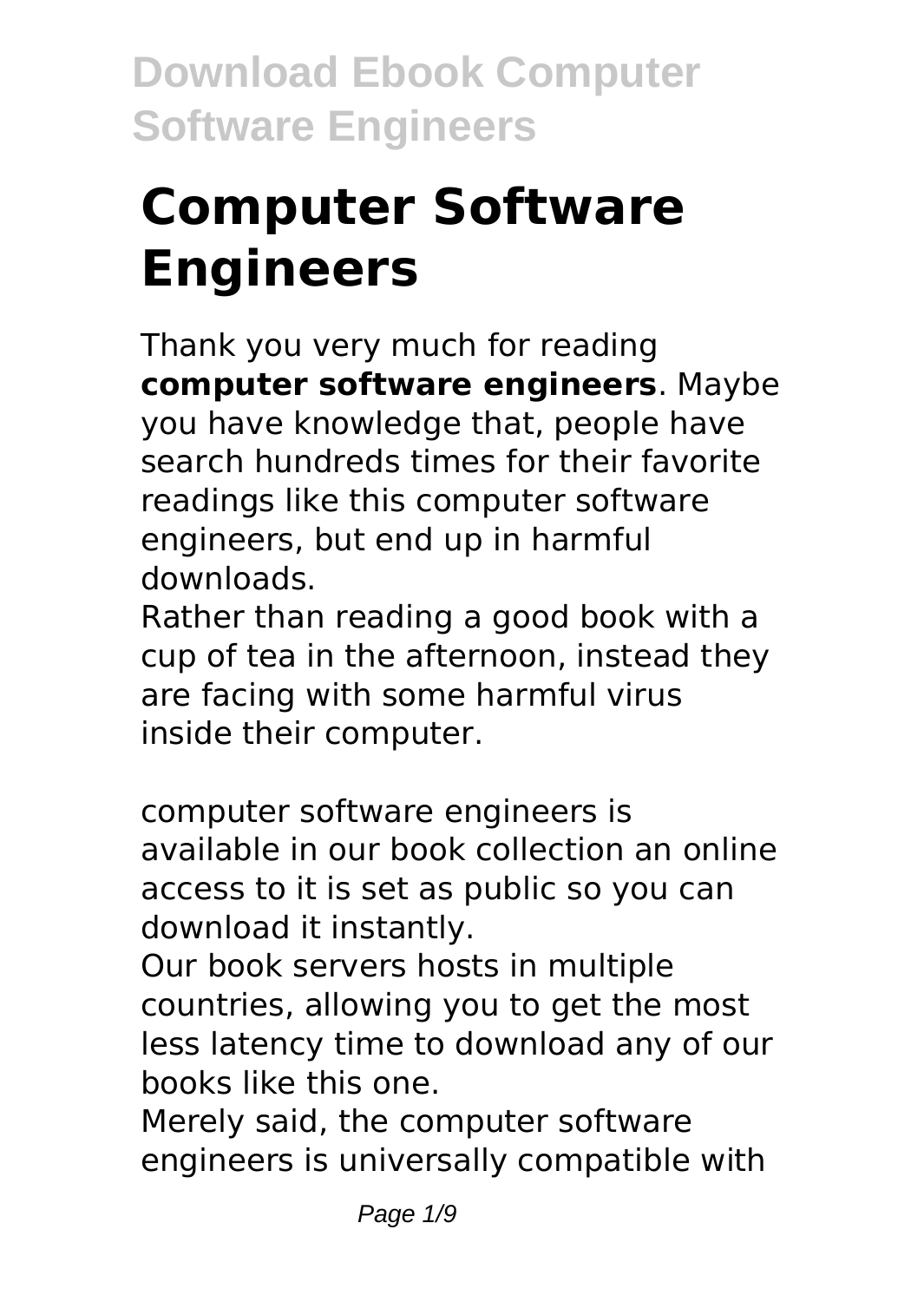#### any devices to read

Google Books will remember which page you were on, so you can start reading a book on your desktop computer and continue reading on your tablet or Android phone without missing a page.

# **Computer Software Engineers**

Computer software engineers also analyze user needs, provide consultation services to discuss design elements, and coordinate software installation. Designing software systems requires professionals to consider mathematical models and scientific analysis to project outcomes.

#### **Software Engineer Careers | ComputerScience.org**

A software engineer applies mathematical analysis and the principles of computer science in order to design and develop computer software. There are many types of software that a software engineer can develop, such as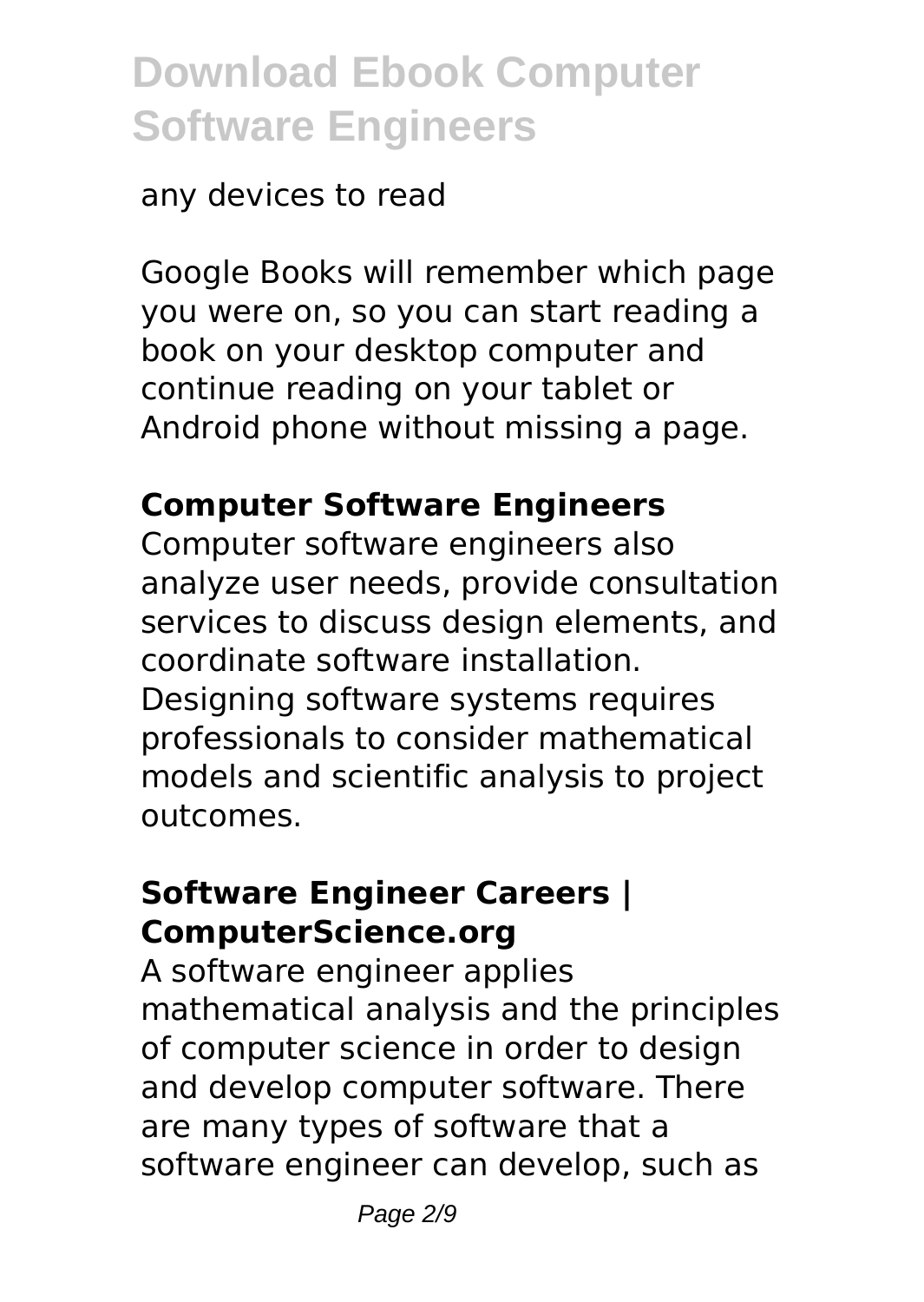operating systems, computer games, middleware, business applications and network control systems.

## **What does a software engineer do? ‐ CareerExplorer**

Work closely with application software engineers and software testers to create test cases, identify, report, and troubleshoot software defects.

## **Computer Software Engineer Jobs, Employment | Indeed.com**

A computer software engineer is an expert at the theory of computing systems and designs and maintains software. These engineers typically fall into two categories: computer applications software engineer and computer systems software engineer. Typically a computer software engineer will work on a host of projects, including manufacturing, industry, government, and educational institutions.

# **What does a Computer Software**

Page 3/9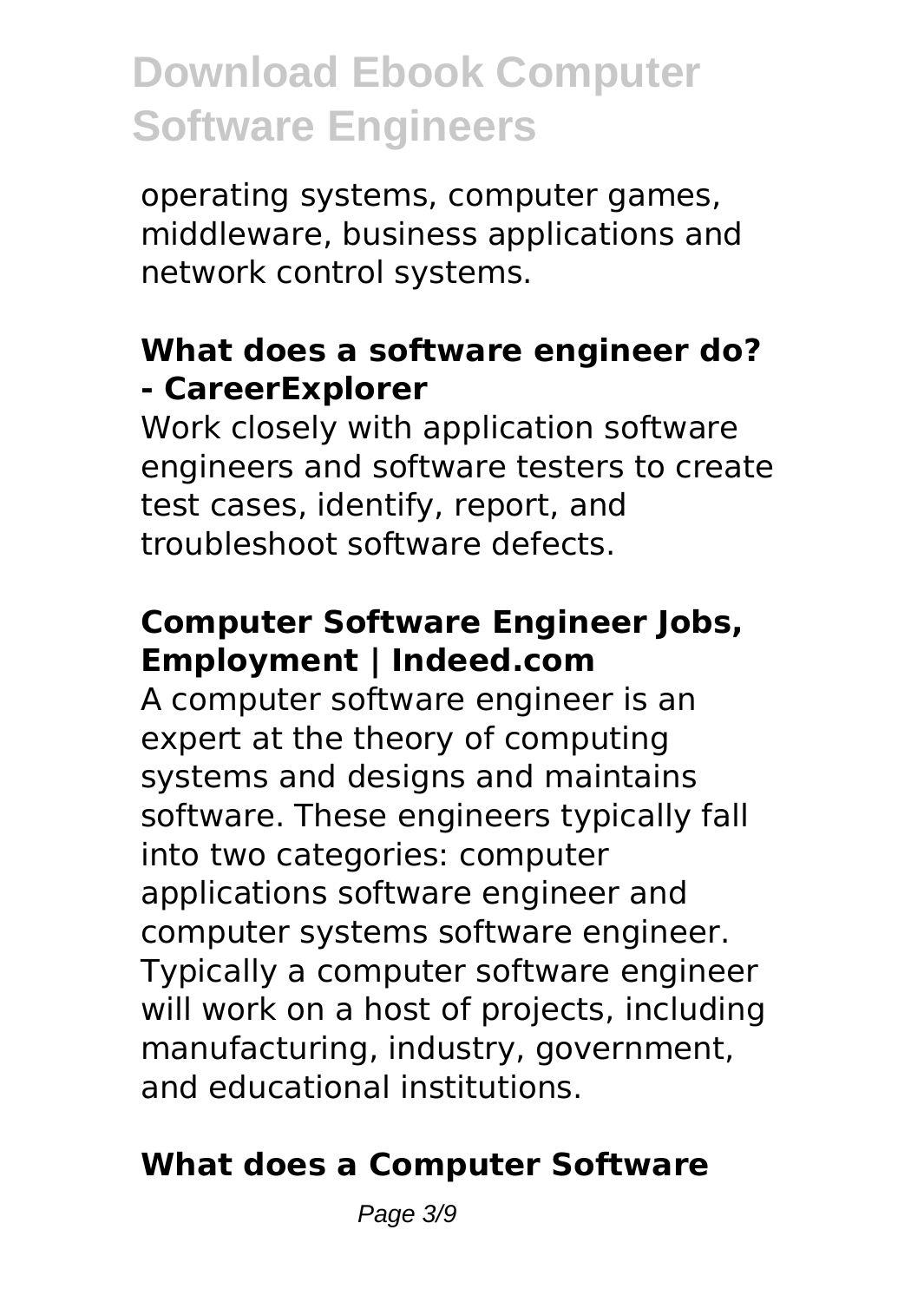### **Engineer do? (with pictures)**

Software engineers design or develop computer games, word processors, operating systems, and compilers, programs that convert machine language so it can be processed on a computer. Computer software engineers determine customers' needs and develop software to accommodate them.

## **Computer Software Engineer Career and Job Information**

Computer software engineers are responsible for creating and engineering effective software applications based on the project's requirements. They utilize their analytical skills to design...

# **Computer Software Engineer Salary | PayScale**

Software engineers are computer science professionals who use knowledge of engineering principles and programming languages to build software products, develop computer games, and run network control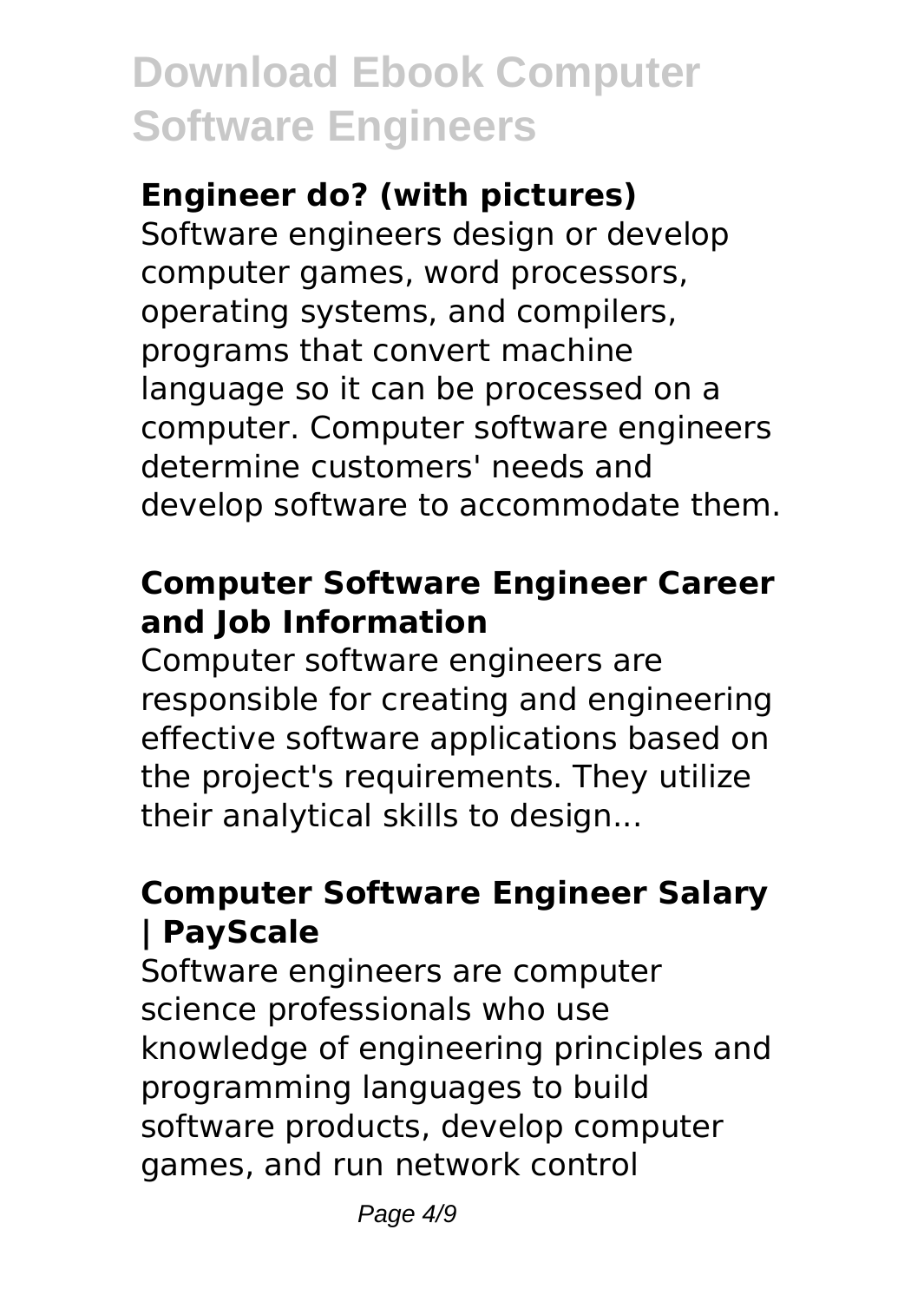systems. According to the US Department of Labor, there were well over 1 million people employed as software developers in 2019.

#### **What Do Software Engineers Do? Job Types | Fullstack Academy**

Software engineers design and develop computer games, business applications, network control systems, and software operating systems. They are experts in the theory of computing software and the limitations of the hardware they design for.

#### **What Is Software Engineering? - ThoughtCo**

More Software Engineer Skills Database Architecture Product Enhancement Problem Solving Skills Linux/Unix Perl Shell Optimization Strategic Planning Design Reviews Agile Scrum Team Computer Architecture Operating Systems Data Structures Stress Tolerance SaaS Web Services Source Code Version ...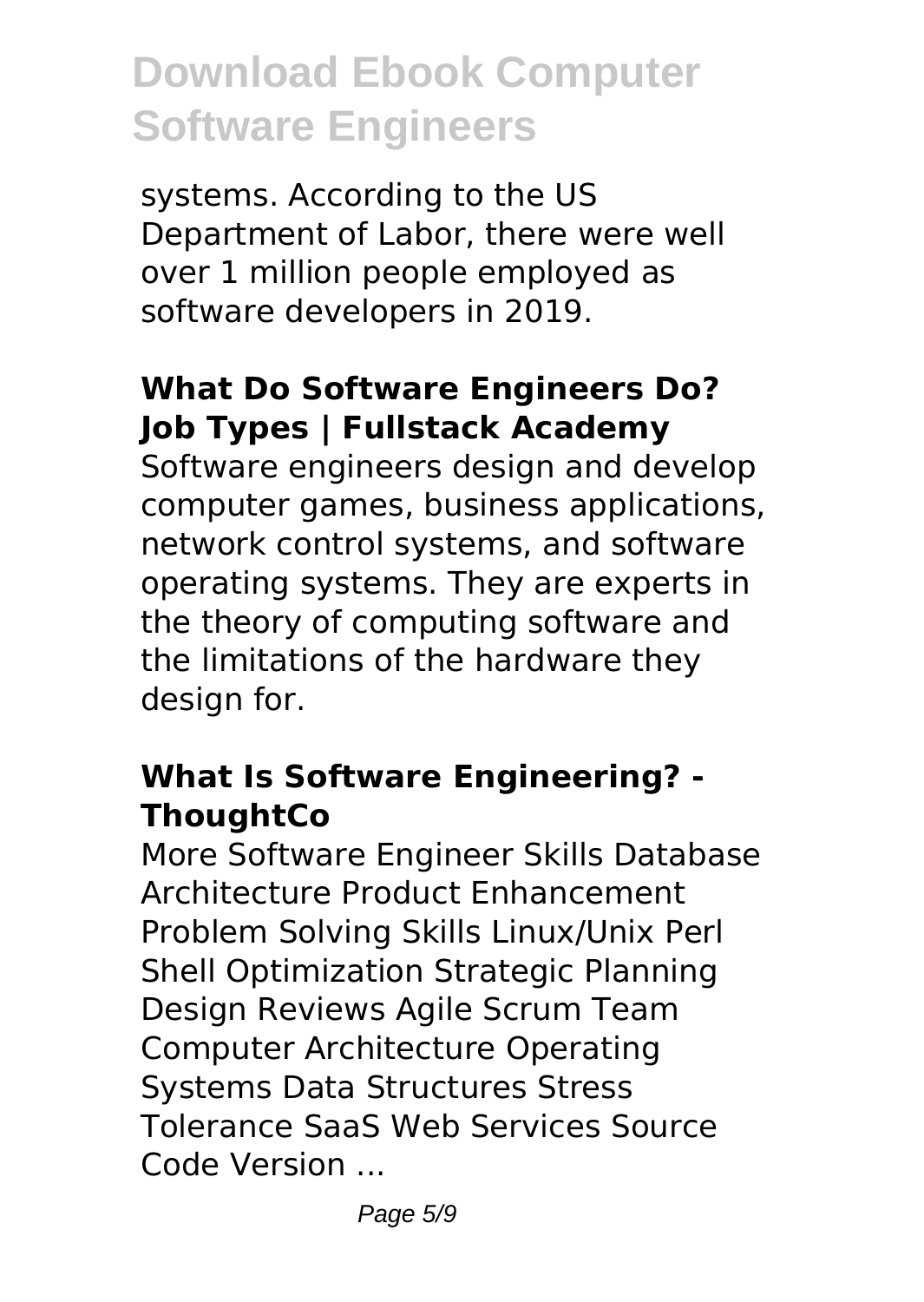# **Important Job Skills for Software Engineers**

Software developers are the creative minds behind computer programs. Some develop the applications that allow people to do specific tasks on a computer or another device. Others develop the underlying systems that run the devices or that control networks. Duties.

#### **Software Developers : Occupational Outlook Handbook: : U.S ...**

Computer software engineers apply the principles and techniques of computer science, engineering, and mathematical analysis to the design, development, testing, and evaluation of the software and systems that enable computers to perform their many applications.

#### **Computer software engineer -- Job training, employment ...**

Design engineers require specialized software, tools, and apps to research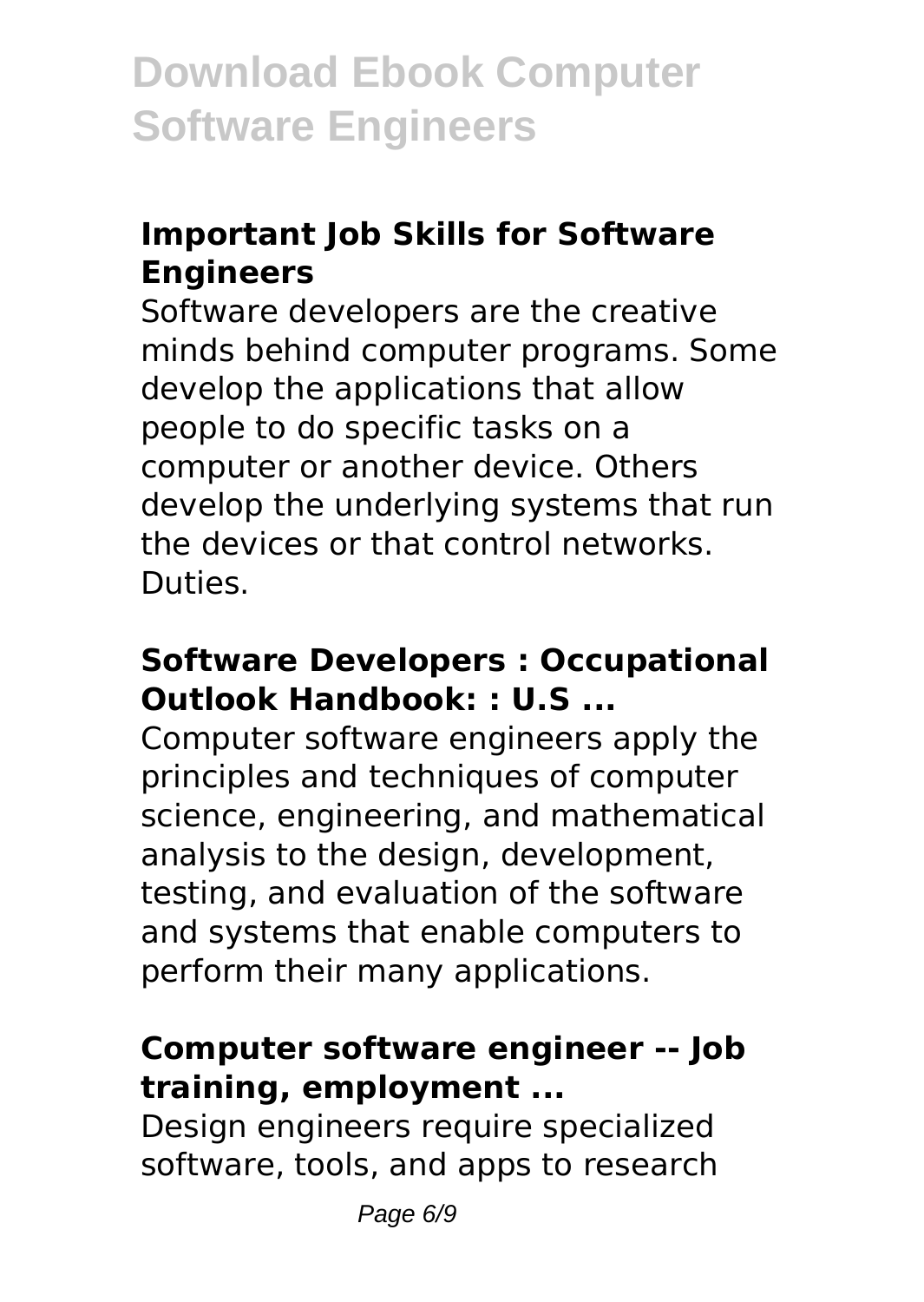and develop ideas for new products and their associated systems. You need to be able to create blueprints and schematics for structures, systems, machines, and equipment and work collaboratively with other engineers, drafters, and team members, and you need to be able to work productively and efficiently.

#### **50 Top Design Engineering Software Tools and Apps - Pannam**

A software engineer may also be referred to as a computer programmer, software designer or software developer as the nature of software engineering can require knowledge of programming languages, principles of software design and building.

#### **Computer Science vs. Software Engineering: 10 Key ...**

Computer software engineers, or software developers, design and develop software applications or computer systems. They may develop computer applications for clients as well as the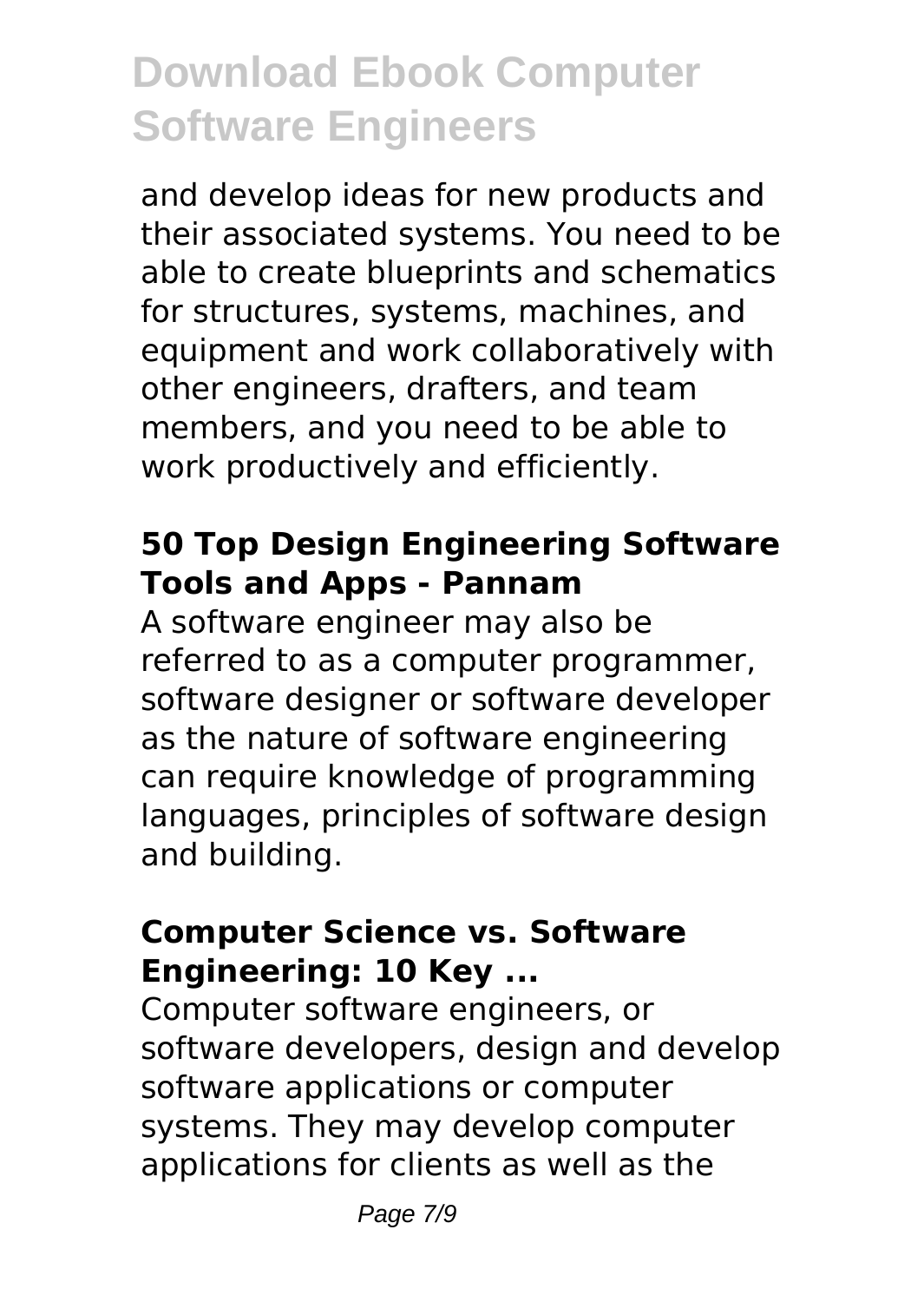major systems...

### **How to Become a Software Engineer: Education & Career ...**

Systems software engineers often study computer science or computer information systems. Graduate degrees are preferred for some of the more complex jobs and are required for faculty positions. In 2006, about 80 percent of computer software engineers had a bachelor's degree or higher.

#### **Computer Software Engineer | Science & Engineering Career**

An entry-level Software Engineer with less than 1 year experience can expect to earn an average total compensation (includes tips, bonus, and overtime pay) of \$75,627 based on 6,948 salaries.

# **Software Engineer Salary | PayScale**

A software engineer is a person who applies the principles of software engineering to the design, development, maintenance, testing, and evaluation of